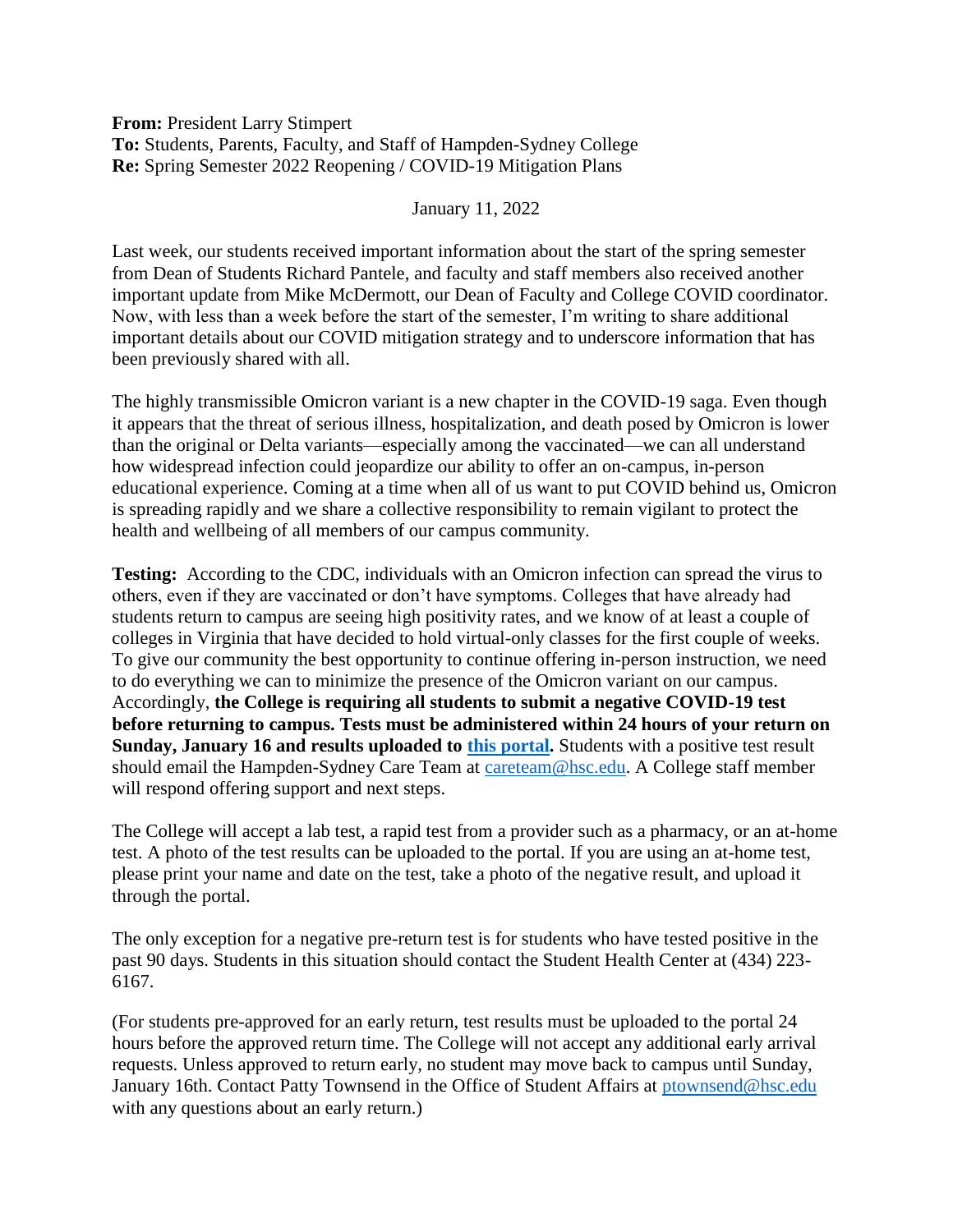**Students who cannot obtain a test will be tested immediately upon their return to campus—prior to returning to their living unit or any other campus facility. If you cannot obtain a test, contact Kim Ball in the Student Health Center at (434) 223-6167 to schedule an on-campus test.**

**Students and faculty and staff members should not come to campus if you have a positive test result, are experiencing [COVID-like symptoms,](https://www.cdc.gov/coronavirus/2019-ncov/symptoms-testing/symptoms.html) or if you have been a close contact to anyone who has recently received a positive COVID test result.**

**Wastewater Testing:** Wastewater testing will continue to be an essential element of the College's COVID mitigation strategy. Wastewater testing will resume immediately after students return and provide a reliable indicator of the presence of the virus, which will also help to inform future testing.

**Testing of Unvaccinated Students and Employees:** The previous testing protocol—weekly testing for non-vaccinated individuals—will continue for the duration of the semester or until the pandemic has abated.

**Isolation/Quarantine:** The College will continue to follow [CDC guidance on quarantine and](https://www.cdc.gov/coronavirus/2019-ncov/your-health/quarantine-isolation.html)  [isolation periods,](https://www.cdc.gov/coronavirus/2019-ncov/your-health/quarantine-isolation.html) as communicated last week by Richard Pantele, Dean of Students. For positive cases, this means isolating for five days, followed by masking for another five days (assuming that no symptoms remain). Any student who has been released from quarantine or isolation must mask when around other people (including roommates) for five days after his release. General masking policies apply after that period.

**Temporary Restriction on Visitors and Group Gatherings:** As an additional precaution and to give ourselves the best opportunity to continue to offer in-person instruction, students may not host visitors or hold group gatherings where masking and social distancing cannot be ensured for the first two weeks of the semester. We will reevaluate these restrictions before the end of January.

**Heightened Mask Protocols:** Until further notice, masks are required inside all campus buildings, TigeRec, and indoor athletic events (this includes basketball games). Masks should be, at a minimum, multi-layered (preferably surgical-grade or better), and must be worn correctly to cover the nose and mouth completely. The College will have a supply of masks for students who may need them. Individuals are exempt from wearing masks when actively eating or drinking in the Commons or Tiger Inn, or when in private spaces, such as a dorm room or personal office. (Note that individuals released from quarantine or isolation have additional masking requirements for five days after release.)

**Mask Accountability:** The entire campus community should feel empowered to enforce masking where appropriate. We especially need students to hold their brothers accountable for the health and safety of every member of our campus community. **Students who do not comply with masking protocol will be held accountable through the Code of Student Conduct for failure to comply with College policy.**